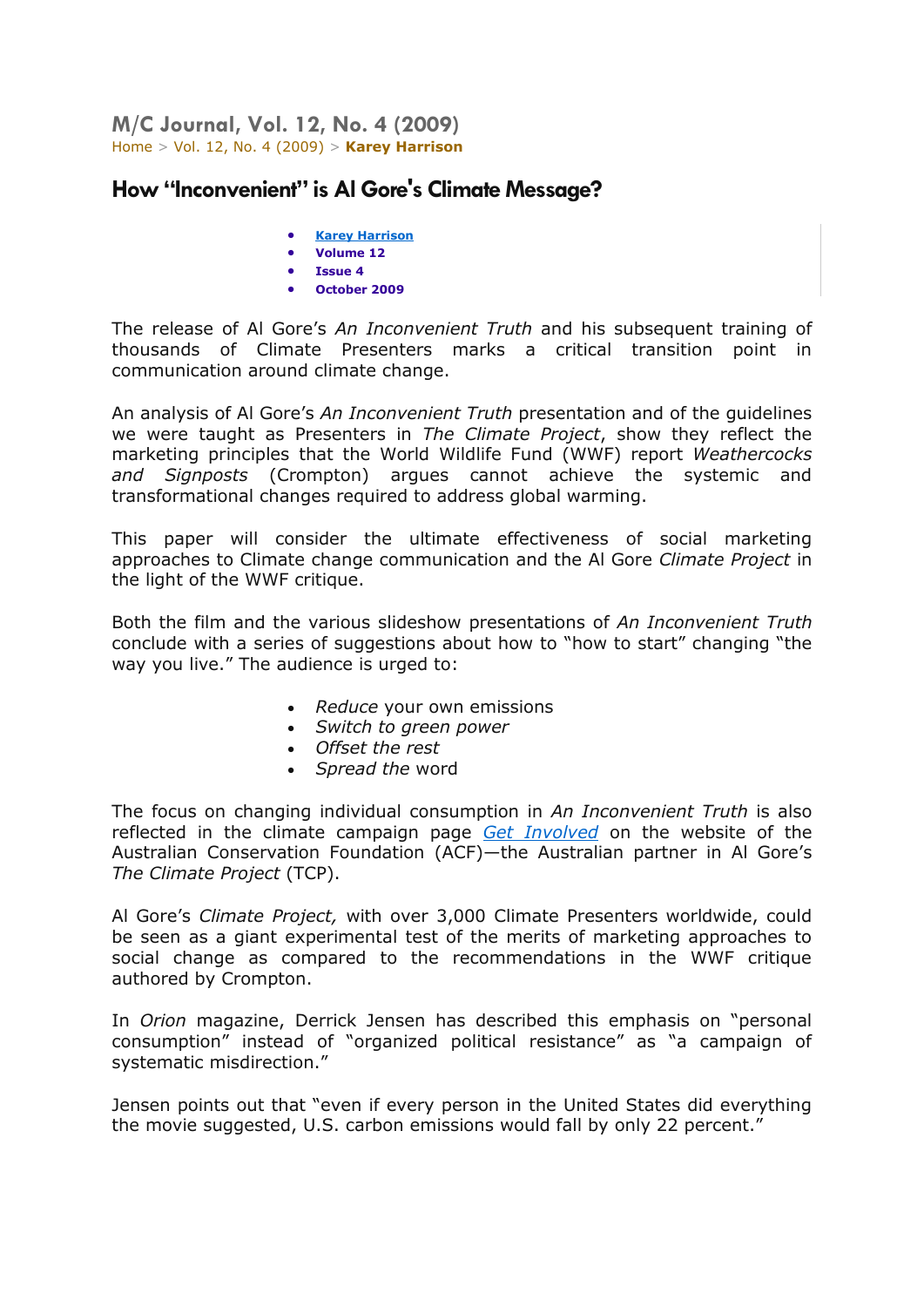The latest scientific reports show we are on the edge of a tipping point into catastrophic climate change—runaway warming which would render the planet uninhabitable for most life forms, including humans (Hansen *et al* 13). To reduce the risk of catastrophic climate change to a still worrying 13% we need significant action between now and 2012, and carbon dioxide levels will need to be stabilised at between 350 and 375 parts per million by 2050 (Elzen and Meinshausen 17).

Because Americans and Australians are taking far more than our share of the global atmospheric commons, we need to reduce our emissions to less than 90% below 1990 levels by 2050 as our share of the global emission reduction targets (Elzen and Meinshausen 24; Garnaut 283).

In other words, if one takes the science seriously there is a huge shortfall between the reductions which can be achieved by individual changes to consumption and the scale of reductions that are required to reduce the risk of catastrophic climate change to a half-way tolerable level. The actions being promoted as solutions are nowhere near "inconvenient" enough to solve the problem.

Like Crompton and Jensen I was inclined to take the gap between goal and means as overwhelming evidence for the inadequacy of marketing approaches emphasising changes to individual consumption choices. Like them I was concerned that the emphasis on consumption in marketing approaches may even reinforce the consumerism and materialism that drives the growth in emissions.

Whilst being generally critical of marketing approaches, Crompton says he accepts the importance marketers place on tailoring the message to fit the motivations of the target audience (25). However, while Crompton describes Rose and Dade's "Values Modes analysis" as "a sophisticated technique for audience segmentation" (21), he rejects the campaign strategies designed around the target audiences they identify (23).

Market segmentation provides communications practitioners with the "extensive knowledge of whom you are trying to reach and what moves them" which is one of the "three must haves" of a successful communication campaign (Fenton 3).

Rose and Dade's segmentation analysis categorises people based on the motivational hierarchy in Maslow's Hierarchy of Needs. They identify three population groupings—the Settlers, driven by security; the Prospectors, esteem driven; and the Pioneers, who are motivated by intrinsic values (1).

As with Maslow's hierarchy these "Values Modes" are developmentally dynamic. The satisfaction of more basic needs, like physical safety and economic security, support a developmental pathway to the next level. Just as the satisfaction of the need for social acceptance and status free the individual to become motivated by self-actualisation, universal and compassionate ethics, and transcendence.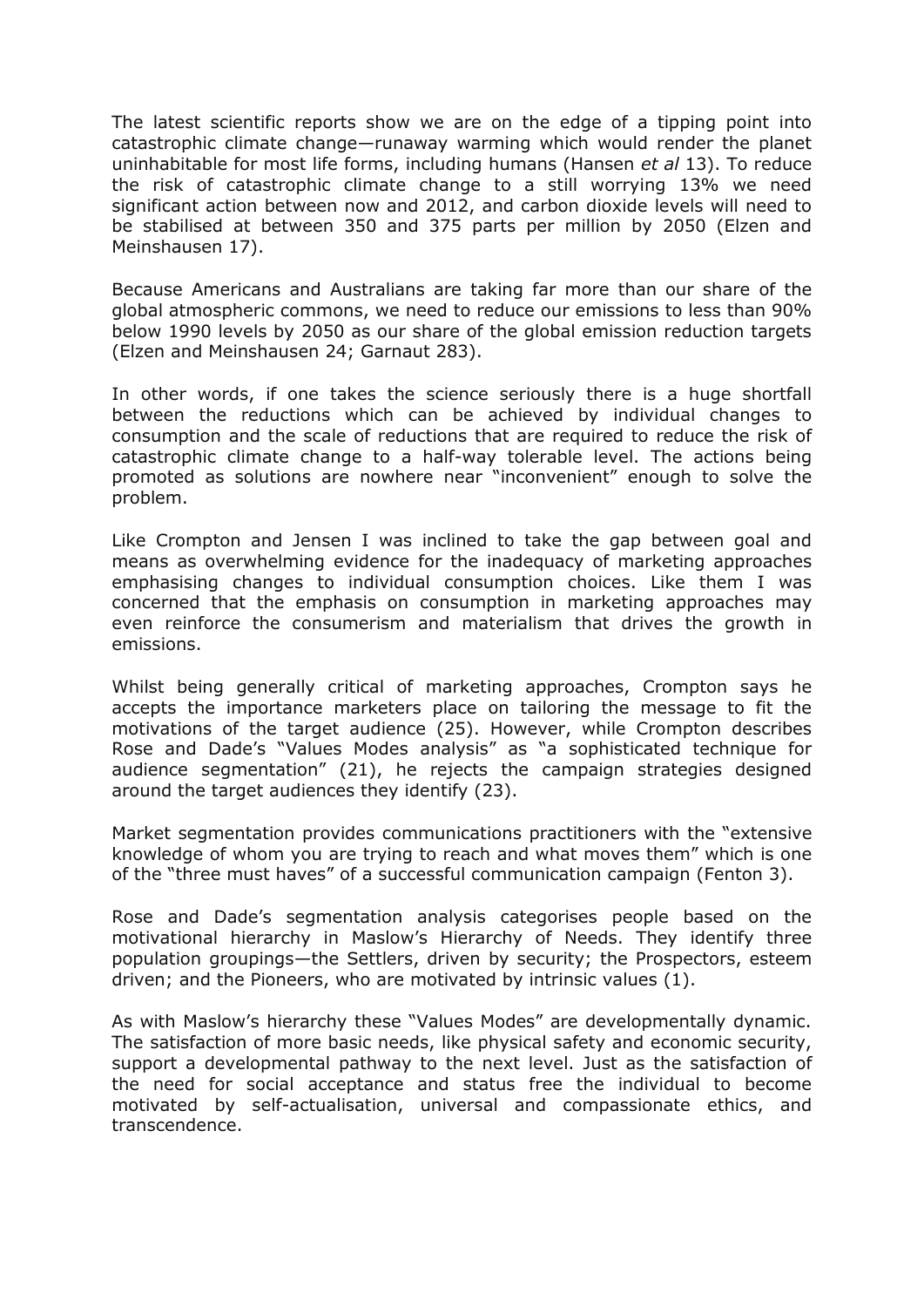Because individuals move in and out of Values Modes, depending on the degree to which economic, social and political conditions facilitate the satisfaction of their needs, the percentage of the population in each group varies across time and location (Rose and Dade 1).

In 2007 the UK population was 20% Settlers, 40% Prospectors, and 40% Pioneers (Rose and Dade 1), but the distribution in other countries would need to be determined empirically. Rose et al provide a strategic rationale for a marketing based climate campaign targeted at changing the behaviours of Prospectors, rather than appealing to Pioneers.

While the Pioneers are 40% of the population, they don't like being "marketed at," they seek out information for themselves and make up their own minds, and "will often have already considered your ideas and decided what to do" (6). They are also well catered for by environmental groups' existing ethical and issues based campaigns (3).

Prospectors, on the other hand, are the 40% of the population which are the "least reached" by existing ethical or issues oriented environmental campaigning; are the most enthusiastic (or "voracious") consumers, so their choices will sway business; and they tend to be swinging voters, so if their opinions change it will sway politicians (4).

Rose *et al* (13) found that in order to appeal to Prospectors a climate change communications campaign should:

- Refer to local, visible, negative changes involving loss or damage
- [In the UK] show the significance of UK emissions and those of normal people (i.e. like them)
- Use interest in homes and gardens
- Deploy the nag factor of their children
- Create offers which are above all easy, cost-effective, instant and painless

Prospectors don't like, and will be put off by campaigns that (Rose et al 13):

- Talk about the implications: too remote and they are not very bothered
- Use messengers (voices) which lack authority or could be challenged
- Criticise behaviours (e.g. wrong type of car, 'wasting' energy in your home)
- Ask them to give things up
- Ask them to be the first to change (amongst their peers)
- Invoke critical judgement by others

Crompton recommends an environmental campaign that attempts to persuade Prospectors that they are wrong in thinking material consumption and "ostentatious displays of wealth" contribute to their happiness. Prospectors see precisely these sorts of comments by Concerned Ethicals as a judgemental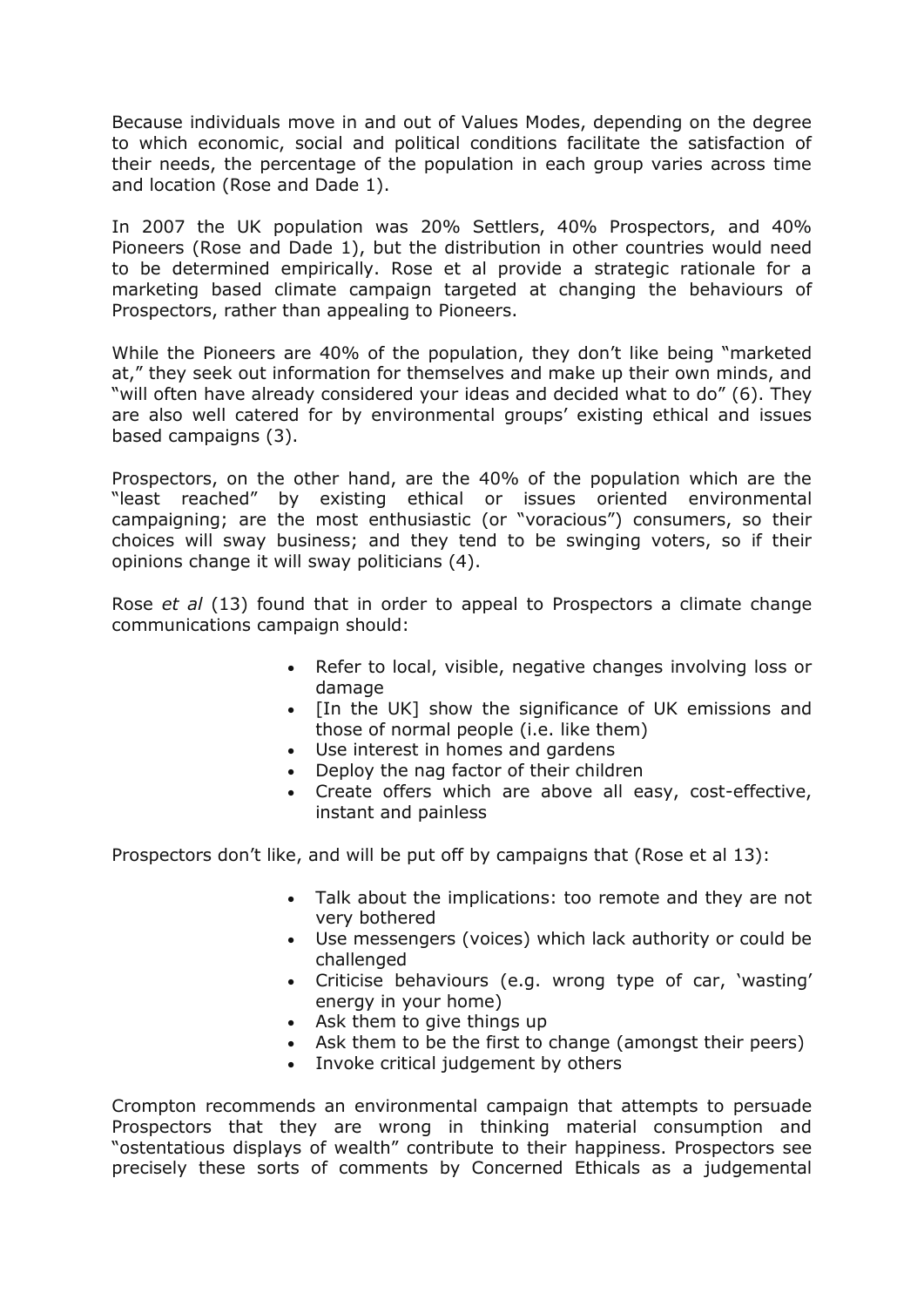criticism of their love of things, and a denial of their need for the acceptance and approval of others.

Maslow's developmental model, as well as the Value Modes research, would suggest that Crompton's proposal is the exact opposite of what is required to move Prospectors into the Pioneer value mode. It is by accepting the values people have, and allowing them to meet the needs that drive them, that they can move on to more intrinsically motivated action.

Crompton would appear to fall into the common "NGO or public sector campaign [...] trap" of devising a campaign based on what will appeal to the 10% of the population that are Concerned Ethicals, but in the process "particularly annoy or intimidate" the strategically significant 40% of the population that are Prospectors (Rose *et al* 8).

Crompton ignores the evidence from marketing campaign research that campaigns can't directly change people's basic motivations, while they can change people's behaviours if they target their existing motivations.

Contrary to Crompton's claim that promoting green consumption will reinforce consumerism and materialism (16), Rose and Dade base their campaign strategy on the results of research into cognitive dissonance, which show that if you can get someone to act a certain way, they will alter their beliefs and preferences, as well as their self concept, to fit with their actions.

Crompton confuses a tactic in a larger game, with the end goal of the game. "The trick is to get them to do the behaviour, not to develop the opinion" (Rose, "VBCOP" 2). Prospectors are persuaded to adopt a behaviour if they see it as "in," and as what everyone else like them is doing. They are more easily persuaded to buy a product than adopt some other sort of behavioural change.

The next part of an environmental marketing strategy like this is to label, praise and reward the behaviour (Futerra 11). Rose suggests that Prospectors can be engaged politically if governments are called on to recognise and reward the behaviour "say by giving them a tax break or paying them for their rooftop energy contribution" ("VBCOP" 3). Once governments have given such rewards, both Settlers and Propectors will fight to keep them, where they are normally disinclined to fight political battles.

Once Prospectors identify themselves as, for example, in favour of renewable energy, politicians can be persuaded they need to act to get and keep votes, and business can be persuaded to change in order to continue to attract buyers for their products.

In order to achieve the scale of emission reductions required individuals need to change their consumption patterns; politicians need to change the regulatory and planning context in which both individual and corporate decisions are made; and the economic system needs to be transformed so it internalises environmental costs and operates within environmental limits. Social marketing analyses have identified changing Prospectors buying habits as the wedge, or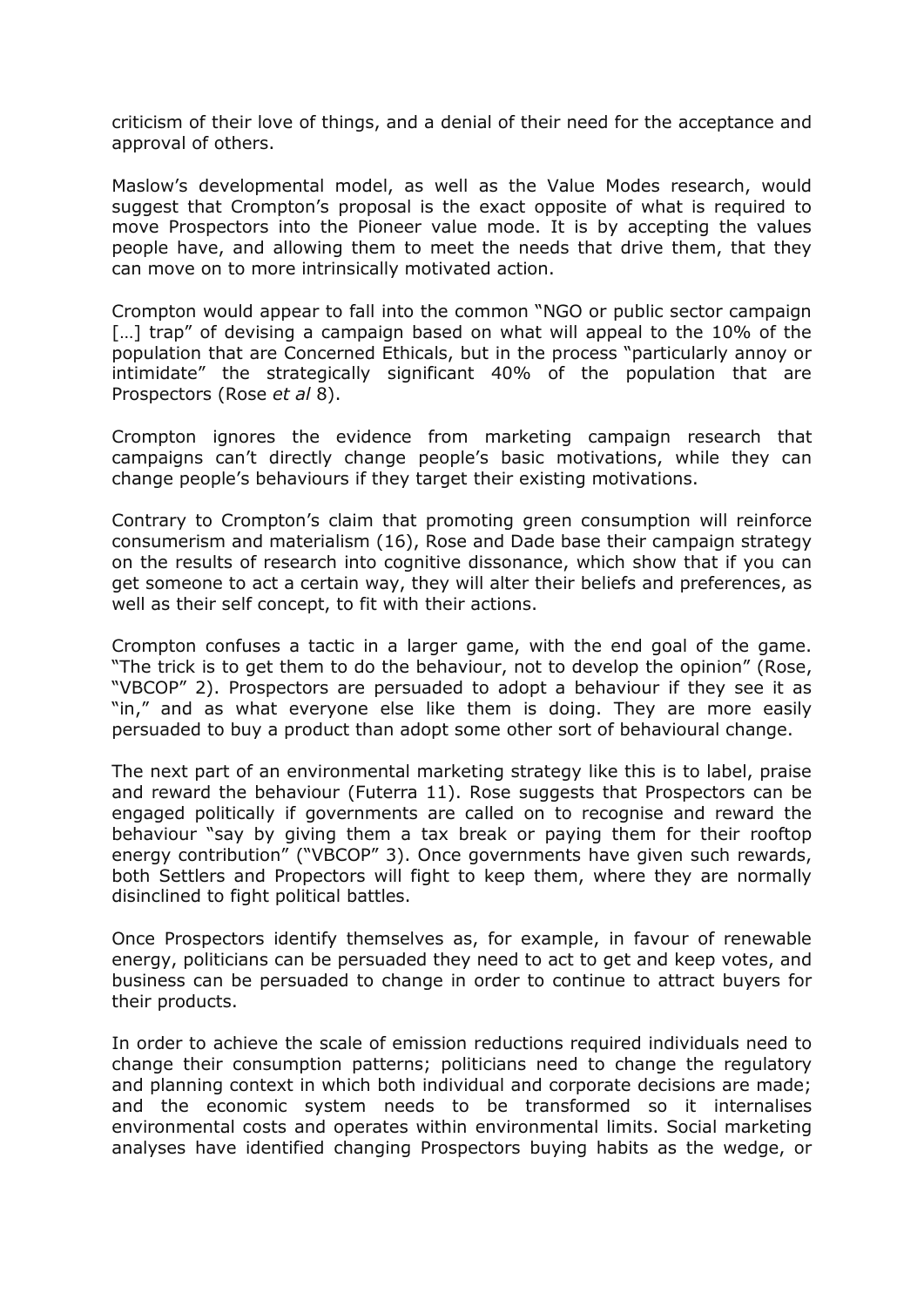leverage point that can lead to such a cascading set of social, political and economic changes.

Just as changing Prospector product choices can be exploited as a key leverage point, Al Gore identified getting United States commitment to emission reduction as a key leverage point towards achieving global commitments to binding reduction targets.

Because the United States had the highest national greenhouse emissions, and was one of the two industrialised countries who had failed to sign the Kyoto Protocol, changing behaviour and belief in the United States was strategically critical to achieving global action on emissions reduction.

Al Gore initially attempted to get the United States to sign the Kyoto Protocol and commit to emission reduction by working directly at the political level, without building the popular support for action that would encourage other politicians to support his proposals.

In the movie, Al Gore talks about the defeat of his initial efforts to get the United States to sign the Kyoto Protocol, and of his recognition of the need to gain wider public support before political action would be taken. He talks about the unsuitability of the mass news media as a vehicle for achieving social and political change on climate emissions.

The priority given to conflict as a news value means journalists focus on the personalities involved in disputes about climate change rather than provide an analysis of the issue. When climate experts explain the consensus position of the Intergovernmental Panel on Climate Change (IPCC), they are "balanced" with opposing statements from the handful of (commonly fossil fuel industry funded) climate deniers. Because climate emissions are part of a complex process of slow change occurring over long time lines they do not fit easily into standard news values like timeliness, novelty and proximity (Harrison).

When Al Gore realised he wouldn't be able to gain the wider public support he needed through the mass news media he began a quest to spread his message "meeting by meeting," "person by person." Al Gore turned his slide show into a movie in order to deliver the message to more people than he could reach face to face, and then trained Presenters to reach even more people.

When the movie won an Oscar for Best Documentary it turned Al Gore into something of a celebrity. Al Gore's celebrity status rubs off on Climate Presenters through their association with him, giving them access to community and business groups across the world. When a celebrity recommends or displays a behaviour, Prospectors are more likely to see it as the in thing and thus more willing to do the recommended action. The movie created an opportunity for Al Gore to be a more persuasive messenger than he had been as a politician.

Al Gore began *The Climate Project* to increase the impact of the movie and spread the message further than he could take it by himself. The multiplication of modes of communicating the message fits with Fenton Communications' "Rule of Three." In *Now Hear This* they say the target audience "should read about us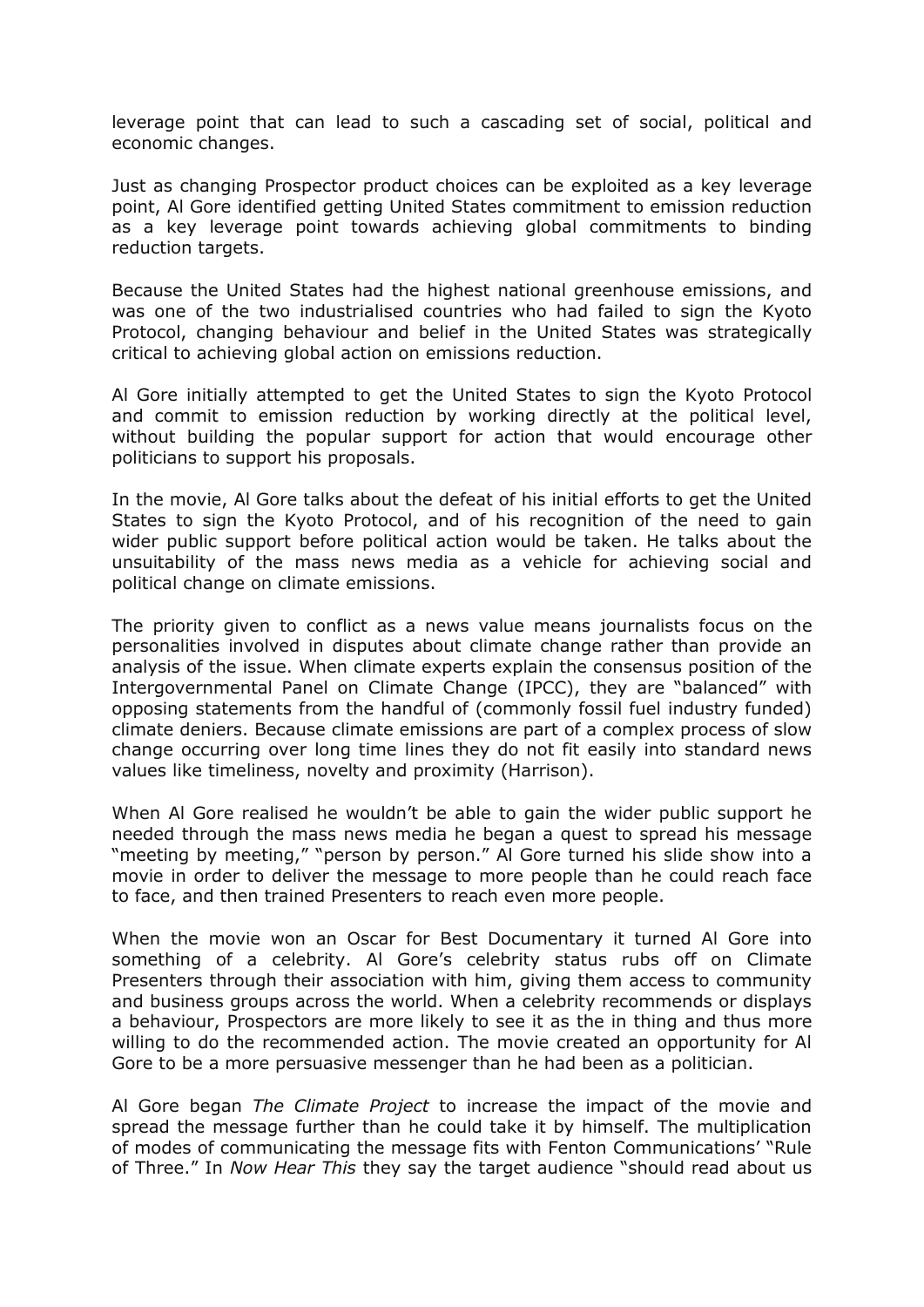in the paper, see us on TV, hear about us from a neighbour and a friend […] have their kid mention us [...] and so on" (17). The Presenter training emphasises the "direct communication, especially face to face" recommended by Rose ("To do" 174).

During the Presenter training Al Gore warned of the danger of being too negative as it risked moving people "from denial to despair without stopping to act," and of the need to present the story in such a way as to create hope. This is backed up by the communications marketing literature, which warns that "negative messages may actually induce despair and actually [sic] paralysis while the positive focus can inspire" (Boykoff 172).

While it employs dramatic visual images and animations, the movie tends to downplay the potential severity of the consequences of runaway global warming, and presents these in a way that gives the impression of a contracted time frame for the consequences of warming in order to activate motivation based on near term implications.

The movie responds to Prospectors' disinterest in distant implication of climate change by emphasising near-term threats, such as the rising monetary cost of damages, as well as threats to life and property from disease, drought, fire, flood, storm, and rising sea levels.

After training an initial round of American Presenters, Al Gore identified training Australian Presenters as the next strategic priority. While Australia's collective emissions are small, our per capita emissions are higher than those of Americans, and as the only other industrialised nation that had not signed, it was believed our becoming a signatory to the Kyoto Protocol would increase the pressure on the United States to sign.

The ACF provided Australian Presenters with additional slides containing vivid images of Australian impacts, and Presenters were encouraged to find their own examples to illustrate impacts relevant to specific local audiences. The importance of identifying local impacts to persuade and move their audiences is impressed upon Presenters during the training. Regular slide updates reinforce this priority.

While authors like Crompton and Jensen note the emphasis on changes in consumption as suggested solutions to climate change, other elements of the presentation are just as important in appealing to Prospectors.

Prospectors want to belong and gain status by doing whatever is highly regarded by others. The presentation has numerous slides emphasising who else has made commitments to Kyoto and emission reduction. The American presentation includes lists of other countries, and towns and states in the United States that had signed up to Kyoto. The Australian presentation includes graphics emphasising the overwhelming number of Australians who support action.

Prospectors don't like being asked to give things up, and the presentation insists on the high cost of failing to act, compared to the small cost of acting now. Doing something to stop climate change is presented as easy and achievable.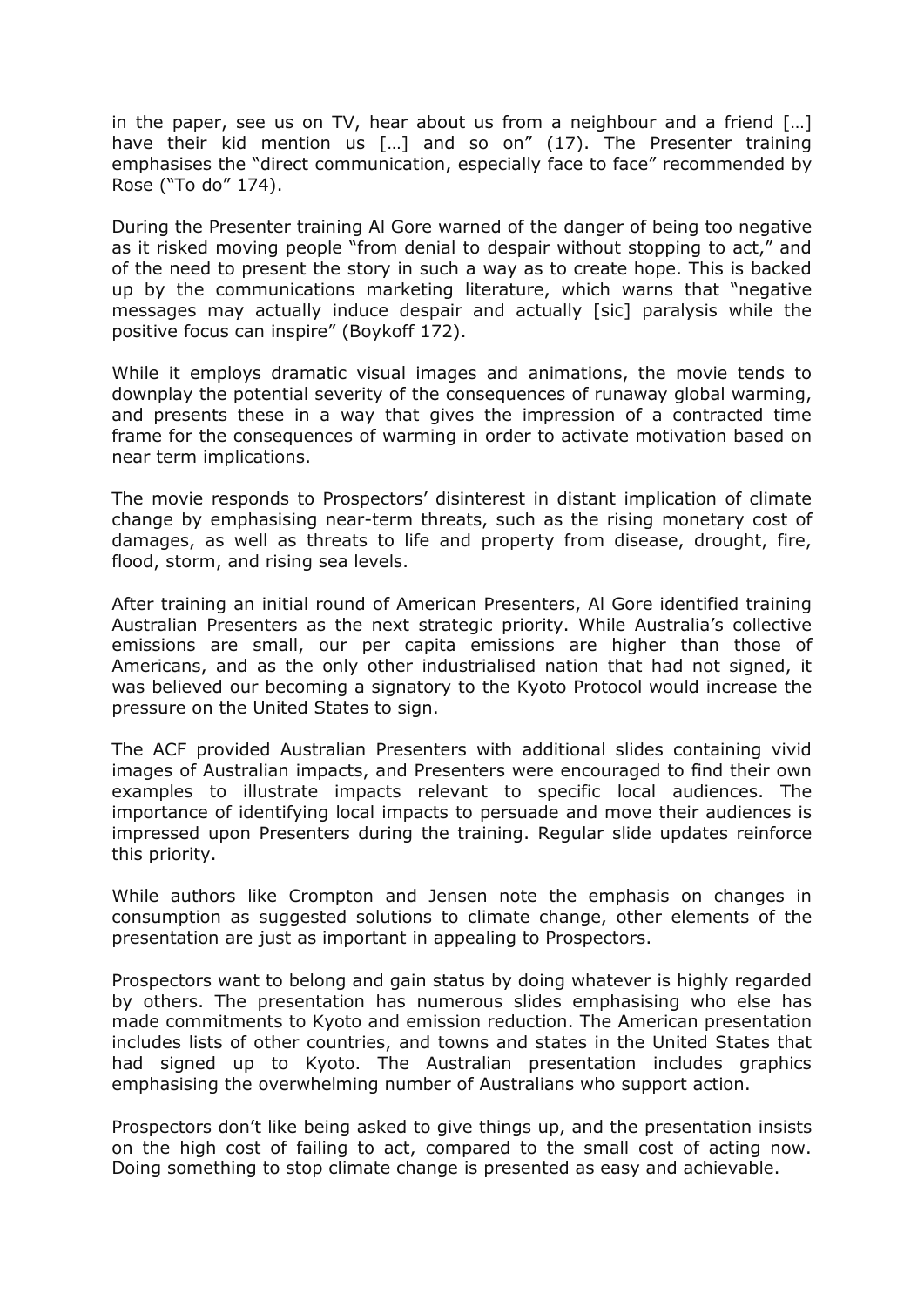Contrary to Crompton's claim that promoting green consumption would not build the widespread awareness and support for the more far-reaching government action that is required to achieve systemic change (9), the results of recent opinion research show that upwards of 80% of Americans support effective and wide-ranging action to reduce emissions and develop new renewable energy technologies (*Climate Checklist*).

Whereas it would not have been surprising if the financial crisis had dimmed the degree of enthusiasm for action to reduce greenhouse emissions, the high support for action on climate change in their polling continues to encourage the Australian government to use it as a wedge issue against the opposition. Without high levels of public support, there would be little or no chance that politicians would be willing to vote for measures that will reduce emissions.

That the push for change in individual consumption choices was only ever one tactic in a wider campaign is also demonstrated by the other projects instigated by Al Gore and his team. Projects like *[RepoWEr America](http://www.repoweramerica.org/)* and *[WE can solve the](http://www.wecansolveit.org/)  [climate crisis](http://www.wecansolveit.org/)* leverage the interest developed by the Climate Project to increase public pressure on politicians to support regulatory change.

The *RepoWEr America* and *WE can solve the climate crisis* sites target individuals as citizens and make it easy for them to participate in the political process. Forms help them sign petitions, write letters and meet with their elected officials, write for newspapers and call in to talkback radio, and organise local community meetings or events. Al Gore's own web site adds a link to the *[Live](http://liveearth.org/en)  [Earth](http://liveearth.org/en)* company to add to these arsenals. *Live Earth* "creates innovative, engaging events and media that challenge global leaders, local communities and every individual to actively participate in solving our planet's urgent environmental crises."

These sites provide the infrastructure to make it easy for individuals to move into action in the political domain. But they do it in ways that will appeal to Prospectors. They involve fun, their actions are celebrated, prizes are offered, the number of people involved is emphasised so they feel part of the "happening" thing. *RepoWEr America* and *WE can solve the climate crisis* help Prospectors to engage in political action in order to achieve regulatory change.

Finally, or first, Al Gore's Generation Investment Management Company, operating since 2004, is oriented towards systemic transformation in the economic system, so that economic drivers are aligned with sustainability imperatives. Al Gore and his partner David Blood reject Gross Domestic Product—the current measure of economic growth, and a major driver of unsustainable economic activity—as "dangerously imprecise in its ability to account for natural and human resources" and challenge business to accept the "need to internalize externalities" in order to create a sustainable economy.

In their *Thematic Research Highlights*, Al Gore's Generation company critiques the "Hedonic Treadmill"—which puts "material gains ahead of personal happiness" (32), and challenges "governments, companies, and individuals [...] to broaden their scope of responsibility to match their sphere of influence" (13).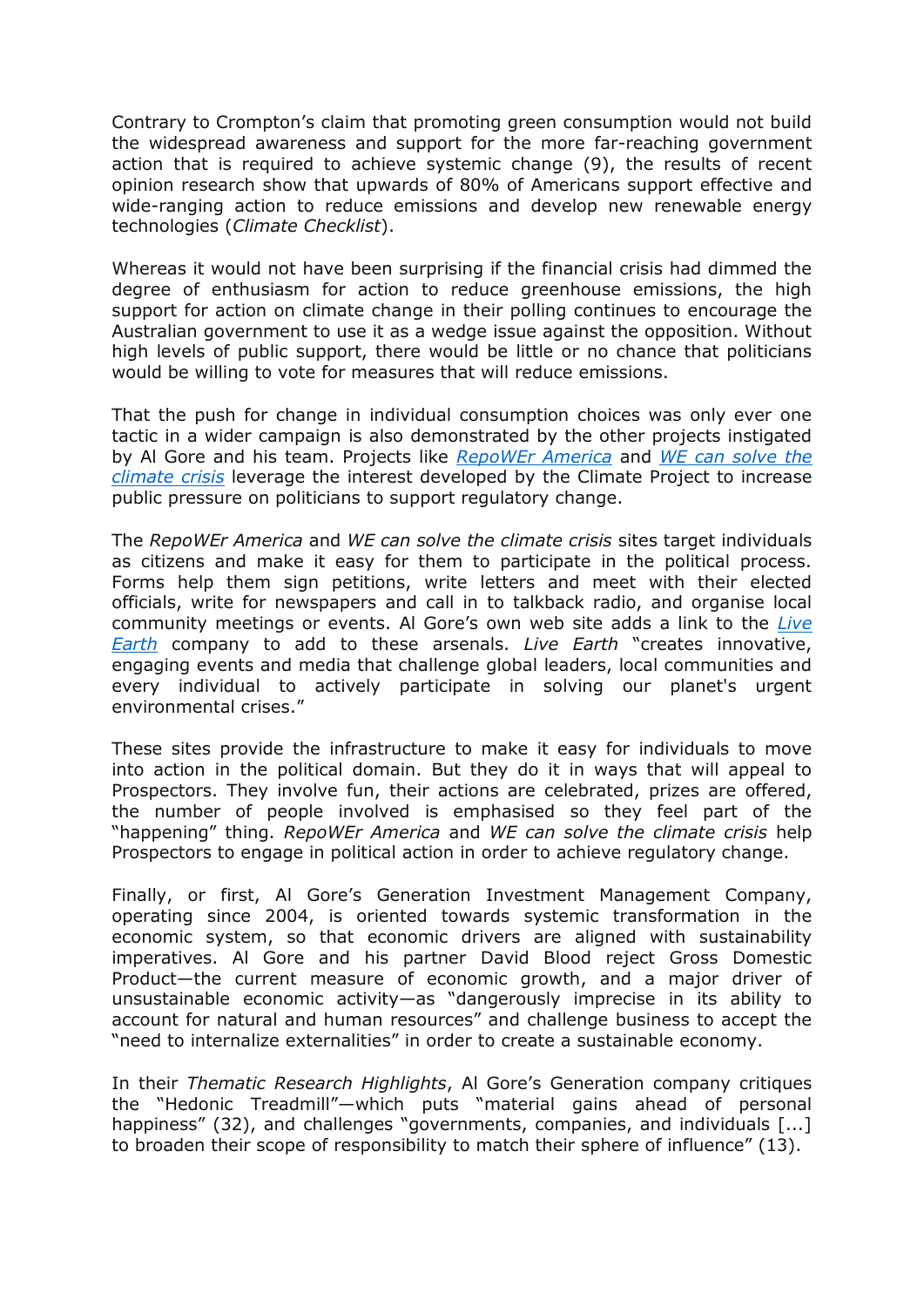While the *Climate Project* would appear to ignore the inadequacy of individual consumption change as a means of emission reduction, the information and analysis targeted at business by Generation demonstrates this has not been ignored in the overall strategy to achieve systemic change. Al Gore suggests that material consumption should no longer be the measure of economic welfare, an argument he backs with an analysis showing business that long term wealth creation depends on accepting environmental and social sustainability as priorities.

While *An Inconvenient Truth* promotes consumption change as the (inadequate) solution to Global Warming, this is just one strategically chosen tactic in a much larger and coordinated campaign to achieve systemic change through regulatory change and transformation of the economic system.

## **References**

Australian Conservation Foundation. "Get Involved." 27 Aug. 2009 < [http://www.acfonline.org](http://www.acfonline.org/) >. Path: Campaigns; Climate Project; Get Involved.

Al Gore. AlGore.com. 27 Aug. 2009 <<http://www.algore.com/> >.

*An Inconvenient Truth.* Dir. Davis Guggenheim. Paramount Classics and Participant Productions, 2006.

Boykoff, Maxwell T. "Book Review on: *Creating a Climate for Change: Communicating Climate Change and Facilitating Social Change*. Eds. Susanne C. Moser and Lisa Dilling." *International Journal of Sustainability Communication* 3 (2008): 171-175. 24 Aug. 2009 < [http://www.ccp](http://www.ccp-online.org/docs/artikel/03/3_11_IJSC_Book_Review_Boykoff.pdf)[online.org/docs/artikel/03/3\\_11\\_IJSC\\_Book\\_Review\\_Boykoff.pdf](http://www.ccp-online.org/docs/artikel/03/3_11_IJSC_Book_Review_Boykoff.pdf) >.

*Climate Checklist: Recent Opinion Research Findings and Messaging Tips*. 2007 Sightline Institute. 27 Aug. 2009. < [http://www.sightline.org/research/sust\\_toolkit/communications](http://www.sightline.org/research/sust_toolkit/communications-strategy/flashcard2-climate-research-compendium/)[strategy/flashcard2-climate-research-compendium/](http://www.sightline.org/research/sust_toolkit/communications-strategy/flashcard2-climate-research-compendium/) >.

Crompton, Tom. *Weathercocks and Signposts*. World Wildlife Fund. April 2008. 27 Aug. 2009 < [http://www.wwf.org.uk/filelibrary/pdf/weathercocks\\_report2.pdf](http://www.wwf.org.uk/filelibrary/pdf/weathercocks_report2.pdf)  $>$ .

Den Elzen, Michel, and Malte Meinshausen. "Meeting the EU 2°C Climate Target: Global and Regional Emission Implications". Report 728001031/2005. 18 May 2005. 24 Aug. 2009 <<http://www.rivm.nl/bibliotheek/rapporten/728001031.pdf>  $>$ .

Fenton Communications. *Now Hear This: The 9 Laws of Successful Advocacy Communications*. Fenton Communications. 2009. 24 Aug. 2009. < [http://www.fenton.com/FENTON\\_IndustryGuide\\_NowHearThis.pdf](http://www.fenton.com/FENTON_IndustryGuide_NowHearThis.pdf) >.

Futerra Sustainability Communications. *New Rules: New Game.* 24 Aug. 2009 < <http://www.futerra.co.uk/downloads/NewRules:NewGame.pdf> >.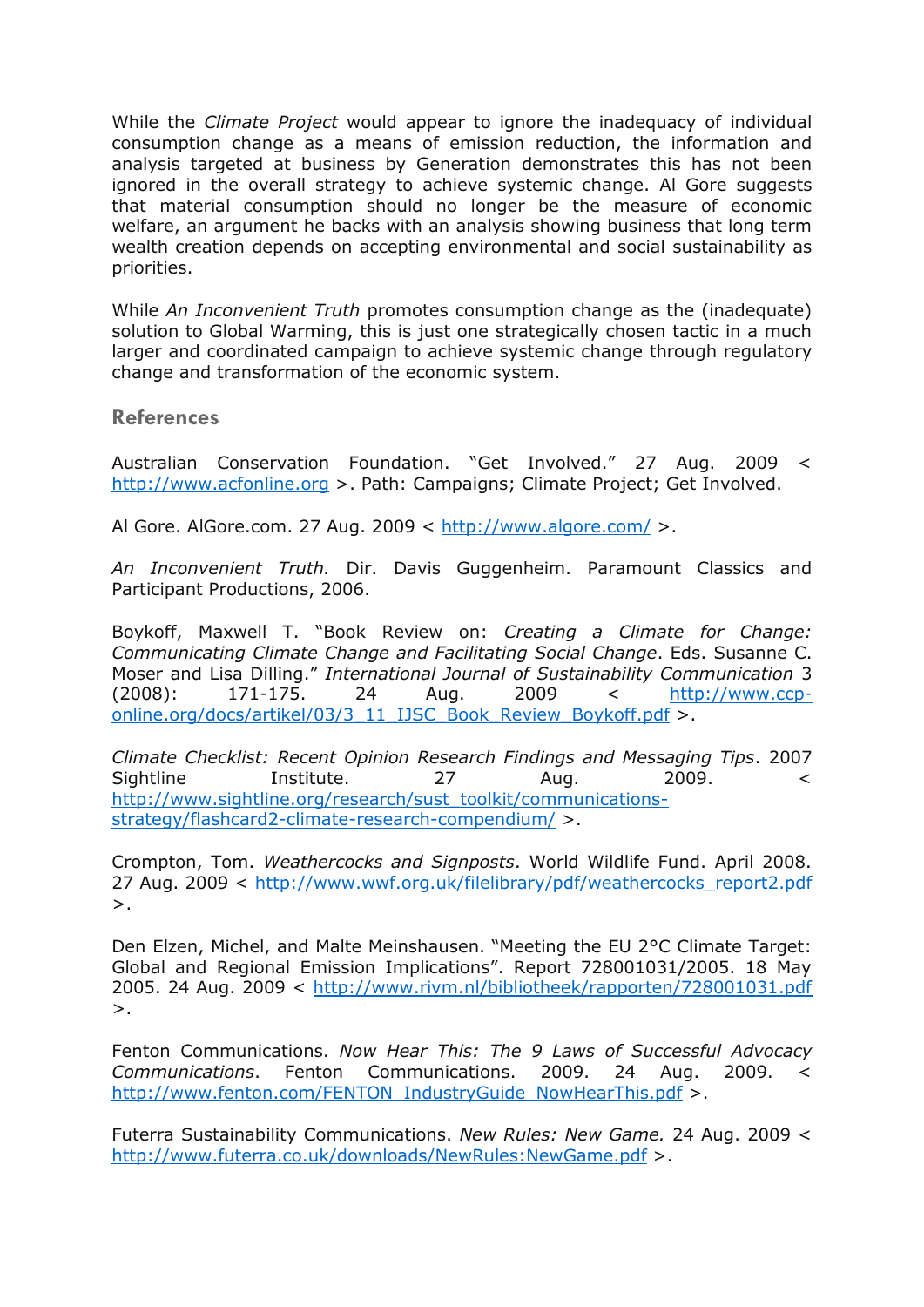Garnaut, Ross. "Targets and Trajectories." *The Garnaut Climate Change Review: Final Report.* 2008. 277–298. 24 Aug. 2009 < [http://www.garnautreview.org.au/pdf/Garnaut\\_Chapter12.pdf](http://www.garnautreview.org.au/pdf/Garnaut_Chapter12.pdf) >.

Generation Investment Management. *Thematic Research Highlights*. May 2007. 28 Aug. 2009 < [http://www.generationim.com/media/pdf-generation-thematic](http://www.generationim.com/media/pdf-generation-thematic-research-v13.pdf)[research-v13.pdf](http://www.generationim.com/media/pdf-generation-thematic-research-v13.pdf) >.

Generation Investment Management LLP 2004-09. < <http://www.generationim.com/> >.

Gore, Al and David Blood. "We Need Sustainable Capitalism: Nature Does Not Do Bailouts." Generation Investment Management LLP. 5 Nov. 2008. 28 Aug. 2009 < [http://www.generationim.com/sustainability/advocacy/sustainable](http://www.generationim.com/sustainability/advocacy/sustainable-capitalism.html)[capitalism.html](http://www.generationim.com/sustainability/advocacy/sustainable-capitalism.html) >.

Hansen, James, Makiko Sato, Pushker Kharecha, David Beerling, Valerie Masson-Delmotte, Mark Pagani, Maureen Raymo, Dana L. Royer and James C. Zachos. "Target Atmospheric CO2: Where Should Humanity Aim?" *Open Atmospheric Science Journal* 2 (2008): 217-231. 24 Aug. 2009 < [http://www.columbia.edu/~jeh1/2008/TargetCO2\\_20080407.pdf](http://www.columbia.edu/~jeh1/2008/TargetCO2_20080407.pdf) >.

Harrison, Karey. "Ontological Commitments and Bias in Environmental Reporting." *Environment and Society Conference*. Sunshine Coast, Australia, 1999.

Jackson, Tim. *Prosperity without Growth? The Transition to a Sustainable Economy*. Northern Ireland, Scotland and Wales. Sustainable Development Commission. 30 March 2009. 5 Oct. 2009 < [http://www.sd](http://www.sd-commission.org.uk/publications/downloads/prosperity_without_growth_report.pdf)[commission.org.uk/publications/downloads/prosperity\\_without\\_growth\\_report.p](http://www.sd-commission.org.uk/publications/downloads/prosperity_without_growth_report.pdf)  $df$  >.

Jensen, Derrick. "Forget Shorter Showers: Why Personal Change Does not Equal Political Change?" *Orion* July/Aug. 2009. 5 Aug. 2009 < <http://www.orionmagazine.org/index.php/articles/article/4801/> >.

*Live Earth.* Live Earth 2009. 28 Aug. 2009 <<http://liveearth.org/en> >.

*RepoWEr America*. The Alliance for Climate Protection. 2009. 27 Aug. 2009 < [http://www.repoweramerica.org](http://www.repoweramerica.org/) >.

Rose, Chris, and Pat Dade. *Using Values Modes*. campaignstrategy.org 2007 < <http://www.campaignstrategy.org/articles/usingvaluemodes.pdf> >.

Rose, Chris, Les Higgins and Pat Dadeii. "Who Gives a Stuff about Climate Change and Who's Taking Action—Part of the Nationally Representative British Values Survey." 2008. 27 Aug. 2009 < <http://www.campaignstrategy.org/whogivesastuff.pdf> >.

Rose, Chris, Pat Dade, and John Scott. *Research into Motivating Prospectors, Settlers and Pioneers to Change Behaviours That Affect Climate Emissions.*